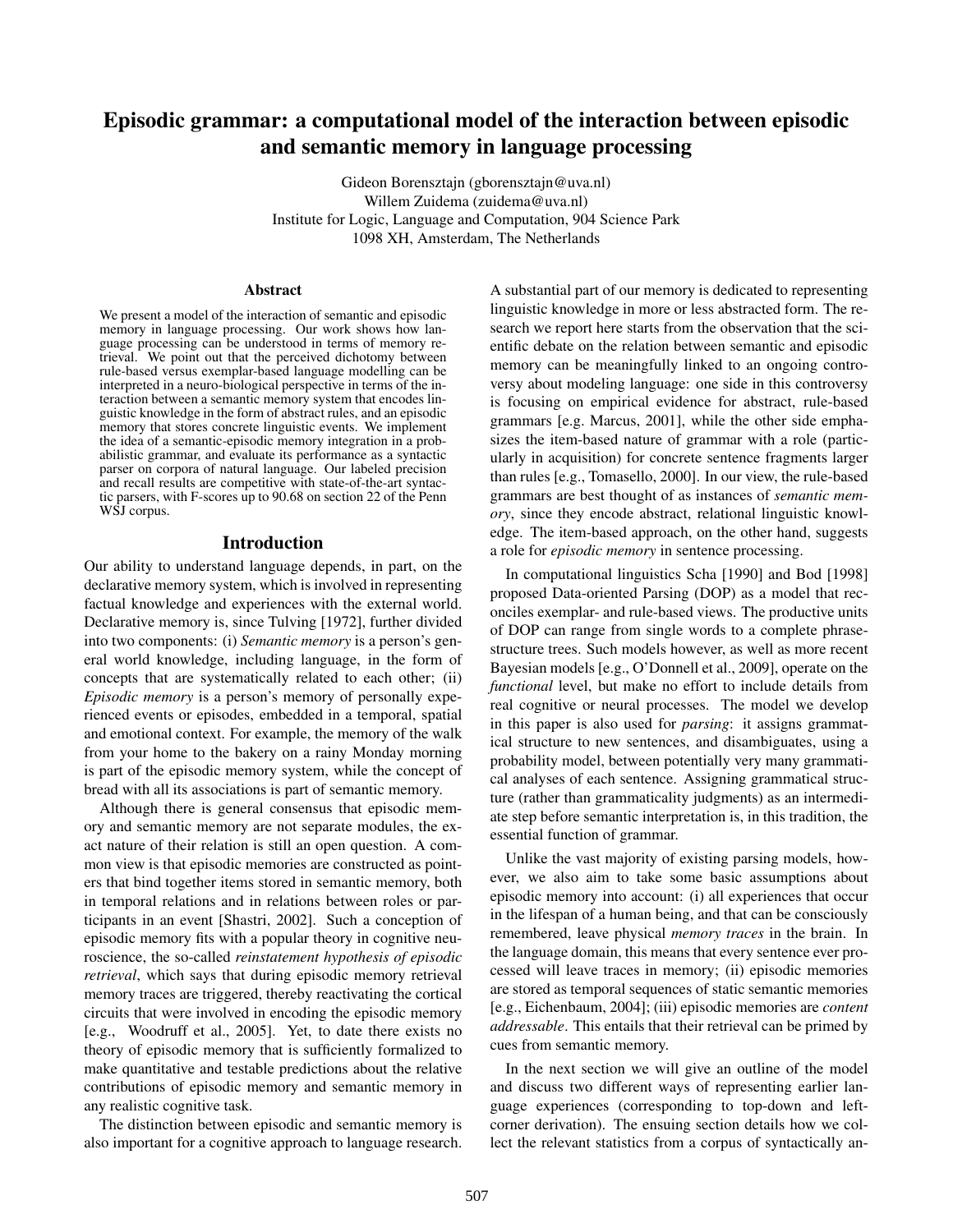notated sentences and define the probability model. In the remainder of the paper, we present our empirical results and discuss the relation between our approach and other work in statistical parsing and memory research.

### Episodic grammar: model outline

In our approach we take the point of view that a grammar is instantiated in the brain as a network of interconnected autonomous syntactic processing units (henceforth *treelets*). For the sake of simplicity we assume in this paper that context-free rules (for instance  $S \rightarrow NP VP$ ) from traditional grammars correspond one-to-one to such treelets. Treelets can serially combine with each other through dynamic binding (resulting in substitution), and they possess a register (internal memory) that keeps track of the correct order of application of the binding operations. This perspective on syntax generalizes to a connectionist account, which is worked out in [Borensztajn et al., 2009].

The network of interconnected treelets in our model constitutes a semantic memory of a grammar. We propose that the episodic memory of a sentence is distributed across the treelets, and consists of physical traces, contained inside the treelets, that keep a record of the treelet's participation in the derivation of the processed sentence. This is illustrated in Figure 1, which shows the episodic memory traces left behind in the network after processing the sentences *girl who dances likes tango* (orange traces) and *boy likes mango* (blue traces), corresponding to a top-down leftmost derivation strategy.



Figure 1: Episodic traces of two sentences (drawn as colored ovals) are stored in local memories of visited processing units (indicated by triangles and rectangles). Note, that by virtue of their ordinal number the traces implement *pointers* to successor treelets in a derivation (drawn for the first sentence alone)

Whereas in the context-free grammar framework a *derivation* of a sentence is a sequence of rule instantiations, in our framework, a derivation is a sequence of visits to treelets:  $\langle t_0, t_1, \ldots, t_n \rangle$ . In order to remember the correct order of derivation (which can vary depending on the chosen derivation strategy) the episodic traces encode the sentence number  $(s)$  as well as the position  $(k)$  within a derivation. In Figure 1

the traces (for a top-down derivation) are identified by these two numbers, indicated as  $\langle s, k \rangle$  inside the treelets. Note, that after hearing many sentences a single treelet will store traces for all sentences that have visited it, which are distinguished by their sentence number, and possibly multiple visits from the same sentence.

The episodic sentence memories distributed across the traces can also be recruited for the purpose of processing novel, unseen sentences. The idea is that when the derivation of a novel sentence arrives at a treelet, the traces encountered within the treelet trigger memories of stored exemplars. The strength of the activation of those memories depends on how much the stored derivations have in common with the current derivation (described more formally in the next section). Every next step in the derivation is determined by competition between traces of different exemplars, each having its own preference for a successor treelet, and its own activation strength. In this view sentence processing can be understood as subject to a *priming* effect: the traces prime or reactivate derivations of previously processed sentences (through content addressability), and restore the memory of previous parser decisions.



Figure 2: Episodic memory traces in the LCE grammar after deriving the sentence *girl who dances likes tango*.

One of the advantages of the episodic approach is that it allows comparison of different derivation strategies within a single framework, to find the effect of a different order of application of operations on treelets. An interesting parsing strategy from a cognitive point of view is *left corner parsing* [Rosenkrantz and Lewis II, 1970], since it proceeds incrementally from left to right and combines top-down and bottom-up parsing. Figure 2 shows an episodic left corner derivation for the sentence *girl who dances likes tango*. In left corner parsing treelets are introduced bottom-up by a *project* operation. As long as there are no *completed* (i.e., fully processed) treelets the next word in the sentence is introduced by a *shift* operation; otherwise the derivation can either *project* to a new treelet, or *attach* to a not yet completed treelet that has been previously introduced (In figure 2 these operations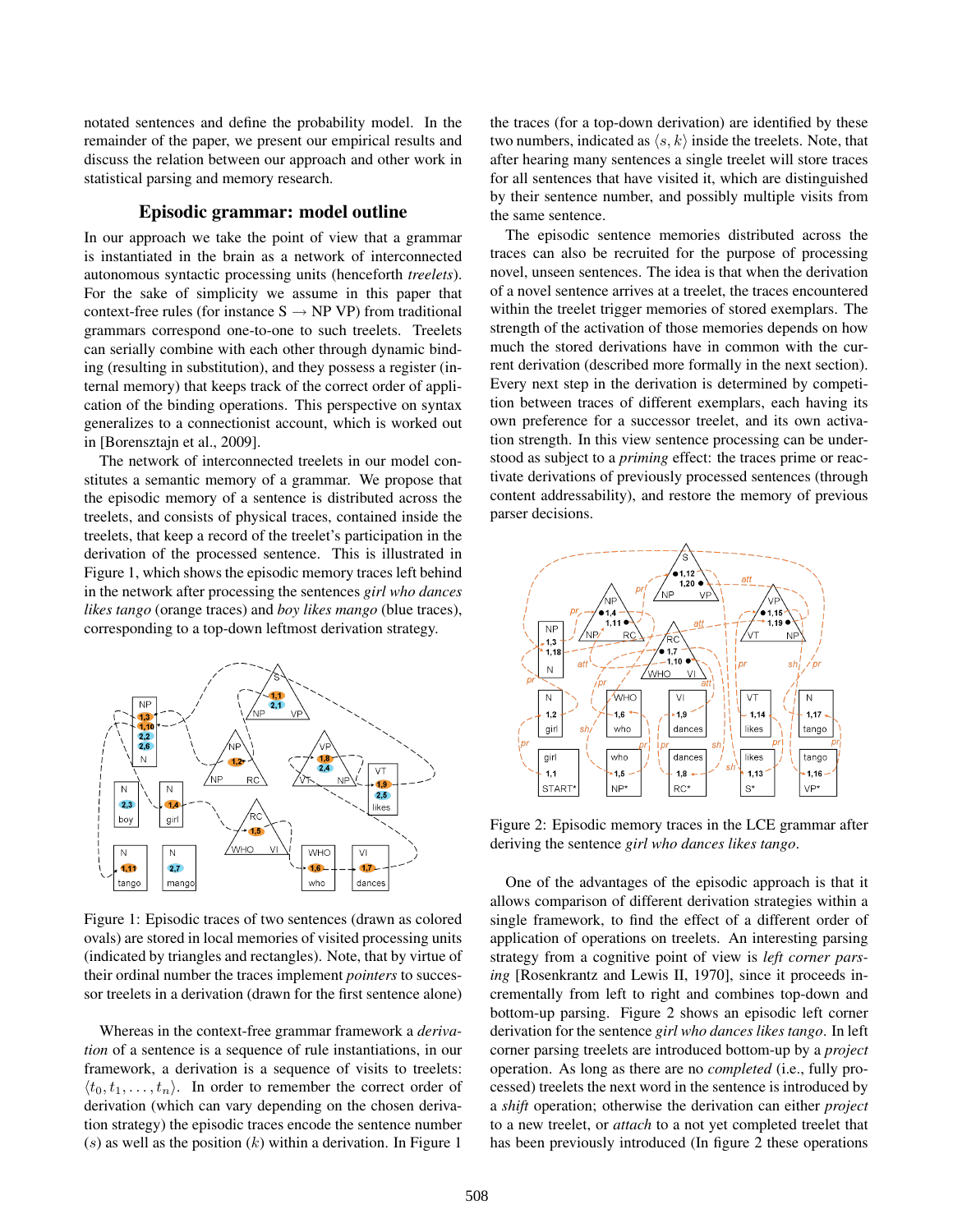are abbreviated with *sh*, *pr* and *att*). Note, that we have introduced special treelets that execute the shift to the next word (e.g., RC∗ → dances). These treelets employ *starred* nonterminals (e.g., RC∗): one or more stars indicate the register position in the treelet from where the shift operation originates (e.g.,  $RC \rightarrow WHO \ast VI$ )<sup>1</sup>.

One important difference with the top-down derivation strategy is that upon every attach operation treelets are reengaged in the derivation. It is therefore necessary to associate an episodic trace with *a specific register state* of the treelet, which keeps track of the operations (project, attach) performed on the treelet. This is indicated in Figure 2 by adding a dot before or after the trace<sup>2</sup>.

## Statistical Parsing with Episodic Grammar

To evaluate our model of episodic grammar we use a common task in the field of statistical natural language processing: disambiguation between competing syntactic analyses of a sentence (parses). Probabilistic grammars assign probabilities to different parses of a sentence and, in the most common setup, select the most probable one. One can estimate the parameters of a probabilistic grammar from a *treebank*, which is a corpus consisting of natural language sentences manually annotated with phrase structure trees.

After deciding on a derivation strategy (i.e., top-down or left-corner), the episodic grammar is trained by distributing a trace  $e = \langle s, k \rangle$  in every visited treelet  $t_k$  of derivation  $x = \langle t_0, \ldots, t_k, \ldots, t_n \rangle$  of sentence #s in the treebank. Specifically, given a treebank, the model:

- 1. creates an empty treelet for every unique context free production extracted from the treebank.
- 2. determines, for every treebank parse, the sequential order of treelets  $\langle t_0, t_1, \ldots, t_n \rangle$ , according to the chosen derivation strategy.
- 3. leaves, for every step  $k$  in the derivation of sentence  $\#s$ , a trace in the visited treelet, encoded as  $\langle s, k \rangle$ .

Once all relevant statistics have thus been gathered, we can use the model to assign probabilities to candidate parses of a new sentence. Given an ongoing derivation  $d$  that has arrived at a certain treelet  $t<sub>q</sub>$ , we define the probability of continuing the derivation to any other treelet  $t_{q'}$  based on the activation values of the episodic traces stored in treelet  $t<sub>q</sub>$ . The activation  $A(e_{x_i})$  of the trace  $e_{x_i}$  (in  $t_q$ ) of earlier derivation x is a function of the common history CH $(e_{x_i}, d)$  of derivation  $x$  (of which  $e_{x_i}$  is the  $i^{th}$  trace) with the ongoing derivation d. The CH is given by the number of derivation steps (i.e., treelets) that the stored derivation  $x$  and the pending derivation  $d$  have shared the same path before arriving at  $t_q$ . Episodic traces that share a long common history should contribute relatively much to the parser decision. A convenient choice for the activation of a trace is

$$
A(e_{x_i}) = \alpha^{\mathbf{CH}(e_{x_i}, d)} \tag{1}
$$

where  $\alpha$  is a parameter of the model. Depending on the chosen derivation strategy (e.g., top-down or left corner) the traces have different CH's, hence receive different activations. All information to calculate these activations is stored inside treelet  $t_a$ ; computations are thus local, in line with our desire to define a cognitively and neurally plausible model.

The probability of moving to  $t_{q'}$  in the next step of the derivation is simply the sum of activations of traces that point to  $t_{q'}$ , divided by the sum of all activations. Let  $E_{t_q}^{t_{q'}}$  be the set of traces in treelet  $t_q$  that point to treelet  $t_{q'}$ , and  $E_{t_q}$  the full set of traces in treelet  $t_q$ . Then, the probability of moving the derivation to treelet  $t_{q'}$  is

$$
P(t_{q'}|t_q) = \frac{\sum_{e \in E_{t_q}^{t_{q'}}} A(e)}{\sum_{e' \in E_{t_q}} A(e')}
$$
 (2)

The probability of a complete derivation  $D$  is given by:

$$
P(D = \langle t_0, t_1, \dots, t_n \rangle) = \prod_{i=1}^n P(t_i | t_{i-1})
$$
 (3)

This probability can be computed dynamically, while simultaneously updating the common histories (and activations) of all traces at every step of the derivation. Let  $t_q$  and  $t_{q'}$  be two successive treelets in the pending derivation d, and let  $e' = \langle s, j \rangle$  be a trace stored in  $t_{q'}$ . Then its CH is updated according to

$$
CH(e', d_{q'}) = CH(e, d_q) + 1 \tag{4}
$$

if there exists a trace  $e = \langle s, j - 1 \rangle$  in  $t_q$  (i.e., a predecessor of e'). Otherwise,  $CH(e', d_{q'}) = 0$ .

In order to obtain a non-zero parse probability for test set derivations that contain words or productions not observed in the training set, we use standard smoothing techniques<sup>3</sup>.

The final step is to provide the episodic grammar model with candidate parses, that are assigned a probability according to equation (3). Since we don't have a specialized parser, but only a probability model, we use our model as a *reranker*. This entails that one takes a list of  $n$  best parses for every sentence produced by a third party parser (in this case Charniak's

<sup>&</sup>lt;sup>1</sup>The addition of *shift treelets* allows for computing sentence probabilities, and thus turns the grammar into a language model. This approach is similar to the left corner parser of van Uytsel et al. [2001].

<sup>2</sup>There can be as many register positions as there are children in the treelet.

<sup>&</sup>lt;sup>3</sup>For unknown words we adopted the approach of [Sangati and Zuidema, 2011], replacing words that occurred less than 5 times in the train set by a class label. The treebank parses were binarized and horizontally Markovized, as proposed by [Klein and Manning, 2003]. Further, three levels of linear interpolation smoothing were used. The first level backs off to a non-episodic version of the used derivation strategy (e.g., PCFG probabilities), the second level backs off to less specific non-terminal labels, and the last level assigns uniform probabilities to all possible combinations of non-terminals that form unary and binary productions. These levels were parametrized by back-off parameters  $\lambda_1$ ,  $\lambda_2$  and  $\lambda_3$ . For technical details please refer to the webpage accompanying this paper: http://staff.science.uva.nl/∼gideon/cogsci2011.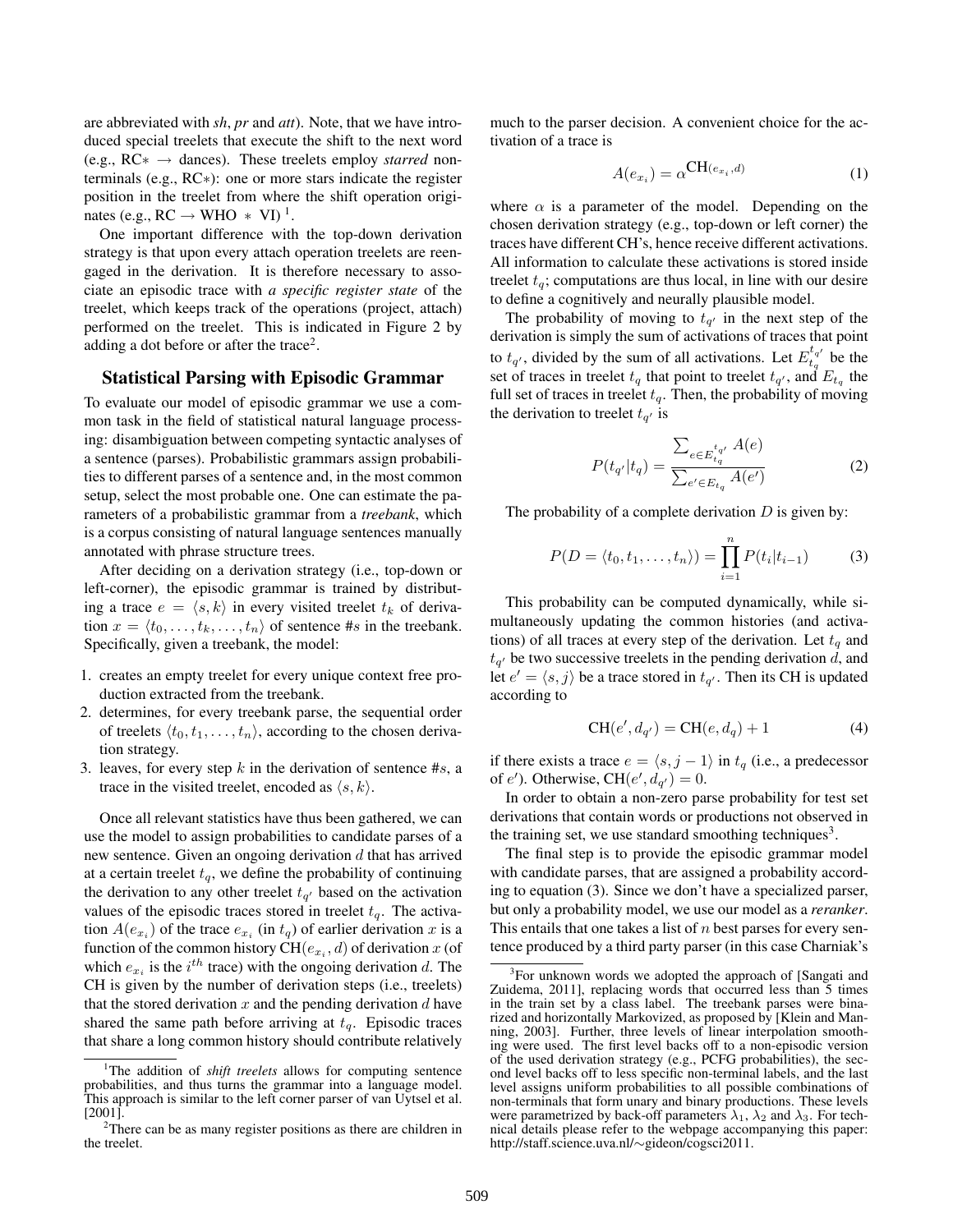maximum entropy parser [Charniak, 1999]), and reranks the list by assigning a probability to each parse under the model of interest. We then used the PARSEVAL metric to evaluate labeled precision (LP), labeled recall (LR) and their harmonic mean (F-score) of the parses that receive the highest probability under the reranker [Manning and Schütze, 2000, p. 432].

Reranking does have some limitations as an assessment of the model's performance, since the  $n$  best parses list produced by the third party parser has upper and lower bound precision and recall scores. For comparison we give the scores of a random reranker, that selects a parse from the list by chance. Confidence in the results of the reranker increases with the size of the n-best list (e.g., see Figure 4).

|                | top down reranker       |       |       | left corner reranker |       |       |
|----------------|-------------------------|-------|-------|----------------------|-------|-------|
| max his        | LR                      | LP    | F     | LR                   | LP    | F     |
| $\mathbf{0}$   | 87.11                   | 90.01 | 88.54 | 87.93                | 90.31 | 89.10 |
| $\mathbf{1}$   | 89.53                   | 90.27 | 89.90 | 89.35                | 90.22 | 89.79 |
| $\overline{2}$ | 89.64                   | 90.23 | 89.94 | 89.49                | 90.30 | 89.89 |
| 3              | 90.15                   | 90.45 | 90.30 | 89.64                | 90.43 | 90.04 |
| $\overline{4}$ | 90.15                   | 90.39 | 90.27 | 89.79                | 90.53 | 90.16 |
| 5              | 90.27                   | 90.45 | 90.36 | 89.91                | 90.63 | 90.27 |
| 6              | 90.23                   | 90.41 | 90.32 | 89.96                | 90.58 | 90.27 |
| 7              | 90.19                   | 90.37 | 90.28 | 90.13                | 90.76 | 90.44 |
| 8              | 90.09                   | 90.21 | 90.15 | 90.32                | 90.90 | 90.61 |
| 9              | 90.14                   | 90.27 | 90.20 | 90.29                | 90.84 | 90.56 |
| 10             | 90.03                   | 90.16 | 90.09 | 90.23                | 90.79 | 90.51 |
| 11             | 89.98                   | 90.14 | 90.06 | 90.10                | 90.74 | 90.42 |
| 12             | 89.91                   | 90.11 | 90.01 | 90.07                | 90.67 | 90.37 |
| Ran            |                         |       | 88.15 | 87.89<br>88.02       |       |       |
| C h            | 90.23<br>90.15<br>90.19 |       |       |                      |       |       |

Table 1: Precision and recall scores of the episodic *top-down* reranker (columns 1-3) and *left corner* reranker (columns 4-6) as a function of the maximum history considered ( $nBest=5$ ;  $\alpha$ =4;  $\lambda_1 = \lambda_2 = \lambda_3 = 0.2$ ).

#### Experiments and results

We evaluated the performance of the episodic grammar on parsing the Wall Street Journal (WSJ). As is standard in statistical NLP, we used WSJ sections 2-21 for training. We used sentences of length upto 40 words from section 22 for testing (we reserve section 23 for evaluation of future versions of the model). The precision and recall results of the episodic top-down reranker, applied to the top 5 Charniak parses, are given in the first three columns of Table 1 as a function of the maximum common history that is taken into account by the episodic grammar (the column *max his*). CH's larger than the maximum history are thresholded, resulting in maximum values for the trace activation, according to equation 1. The bottom 2 rows give the the scores for the random reranker and for our run of the Charniak parser. We have experimented with different parametrizations of  $\alpha$ ,  $\lambda_1$ ,  $\lambda_2$ ,  $\lambda_3$ . Optimal results were obtained for  $\alpha = 4$ , and  $\lambda_1, \lambda_2, \lambda_3$  in the range between 0.1-0.3, with only little variance.

In Table 1 and Figure 3 one can see a clear effect of conditioning history, peaking at history 5 for the top-down reranker, and at history 8 for the left corner reranker (best scores are indicated in boldface). For histories 3-7 the episodic top-down reranker surpasses the Charniak F-scores by a slight margin, and overall does much better than the PCFG reranker (corresponding to *history* 0) and the random reranker.



Figure 3: F-scores compared between the top-down and the left corner episodic reranker as a function of conditioning history. Also shown is a LCE reranker that uses discontiguities.

.

As can be seen from Table 1, the left corner episodic grammar (LCE) performs better across the board than the top down episodic grammar (TDE), and this is mainly due to improved labeled precision scores. It also does better than the probabilistic left corner model of [Manning and Carpenter, 1997], corresponding to his= 0. Note, that for the LCE reranker the peak is reached at history 8, and the F-scores stay high until history 14; this could be an indication that the order of conditioning in an LCE derivation better approximates human sentence processing than in a TDE derivation. It is remarkable that the LCE grammar – in its clean implementation, without any tricks popular in statistical parsing (like "head annotation") – robustly improves on the Charniak parser, while the latter is the result of a very non-trivial engineering effort.



Figure 4: F-scores of the left corner episodic reranker applied to the top 5, top 10 and top 20 Charniak parses. .

To assess the robustness of the reranking method we have also applied the LCE reranker to the top 10 and the top 20 lists of Charniak parses. In the latter case the random baseline is significantly lower than for the top 5 reranker (F-score = 86.2) resp. 88.0), but still the LCE reranker performs almost as good as Charniak (F-score=90.15 for history 8), while the top 10 reranker does even better (F-score=90.34 for history 9). In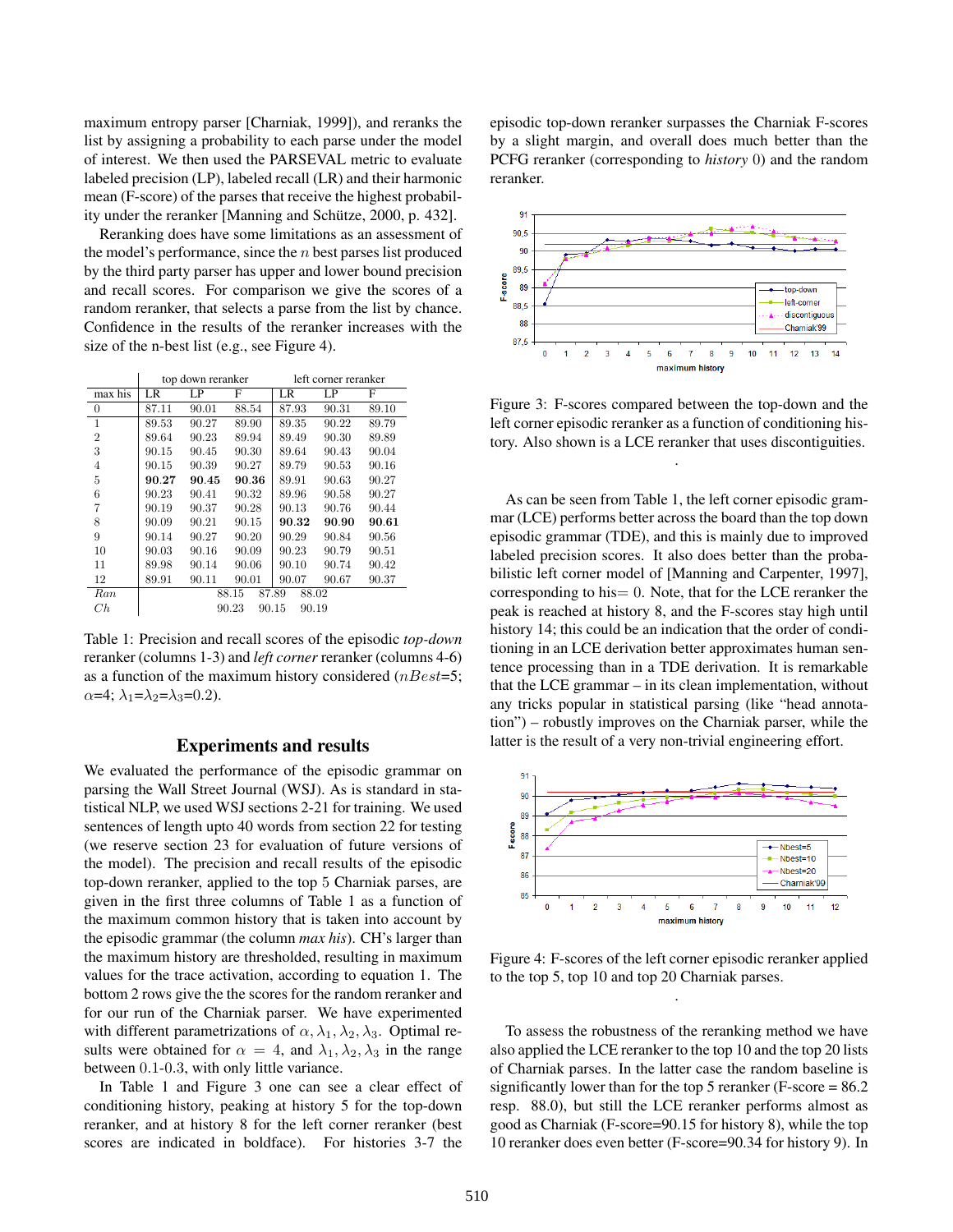Figure 4 it can further be seen that although the differences in performance between the top 5, top 10 and top 20 reranker are large for low histories, they converge for histories of 6- 10, when the episodic approach starts to make a difference. Nevertheless, the fact that performance drops with larger  $n$ is a sign that our left-corner models are not yet capturing all relevant information usable for statistical parsing.

Discontiguous episodes An interesting way to extend the episodic grammar is by including *discontiguous* episodes. Our intuition is that language users often reuse memorized sentence fragments, even if they do not exactly match the sentence that is currently being processed. We implemented a variation of the LCE grammar that can exploit episodes with 'gaps'. It stores discontinued episodes for later use, when it identifies a trace belonging to the same exemplar derivation as the interrupted episode. A fixed fraction  $f$  of the activation of the interrupted episode is then copied to the new trace. Best results were obtained when we let the activation of unused discontiguous episodes decay by some percentage  $d$  at every step of the derivation. With  $d = 0.95$  and  $f = 0.6$  the addition of discontiguous episodes gives a minor improvement over the base LCE model, as can be seen from Figure 3. The highest F-score is 90.68, which is reached for history 10. The effect of including discontiguous fragments seems to be that longer histories play an even more prominent role.

Shortest derivation reranker We have also implemented a shortest derivation LCE reranker that selects parses from the n-best list according to a preference for derivations that use fragments from the fewest episodes. With a best F-score of 90.44 (for history 9) it performs worse than the base LCE reranker, but still better than the Charniak parser.

# Discussion

The role of sentence context in natural language processing (NLP) has in recent years seen renewed appreciation as is evident from the increasing popularity of statistical NL parsers that weaken in one way or another the context independence assumptions of probabilistic context free grammars (PCFGs). Context free grammars fail to take advantage of two relatively independent sources of contextual information for disambiguating between parses: *lexical context*, which captures the dependency on previous words in the sentence, and *structural context*, which captures the dependency on the relative position in a parse tree.

One remedy that is often used to cope with the lack of lexical context sensitivity of the PCFG is to *lexicalize* the grammar. Assuming that lexical dependencies are mostly carried between the head words of phrases and their dependents, one may enrich the constituent labels in the treebank trees with their head words, which are percolated up in the tree, and subsequently estimate the parameters of the PCFG from the lexicalized trees [e.g., Charniak, 1999]. The assumption of independence of structural context, that is made by the standard PCFG model, is not very realistic either. For instance, in the WSJ treebank a noun phrase (NP) expands 9 times more often to a personal pronoun in subject position than in object position [Manning and Carpenter, 1997]. Johnson [1998] showed that the parsing accuracy of the treebank PCFG is greatly increased by incorporating structural information in the node labels, for instance by enriching the labels with the parent label.

In the episodic left corner grammar both lexical context and structural context are integrated in the conditioning history without any need for preprocessing of the labels. As such it is comparable to the tradition of *history based parsing*, which exploits the idea that the parser moves are conditioned on  $n$  previous parser decisions in the derivation history. A weakness of the latter approach is however that it leads to very large grammars and data sparsity, since all conditioning events are saved explicitly in equivalence classes. In the episodic grammar, parser decisions are conditioned on arbitrarily long histories, at no cost to the grammar size, because conditioning context is implicit in the representation, and is constructed explicitly only during on-line processing of a novel sentence. Since every exemplar is stored only once in the network, the space complexity of the episodic grammar is linear in the number of exemplars. Another difference with history-based parsers is that in the latter the association between the conditioning event and the sentence from which it originates is lost, whereas in the episodic grammar the identity of an exemplar that has contributed to a derivation step is preserved. Therefore, history-based parsers cannot make use of discontiguous episodes, but the episodic grammar can.

It is also interesting to compare the episodic grammar with Data Oriented Parsing (DOP) [e.g., Bod, 1998], which is a framework for exemplar-based statistical parsing. In DOP the primitive units of the grammar are not CF rules, but subtrees of arbitrary size, which are extracted from the parses of a treebank. In a certain sense DOP and episodic parsing are complementary: whereas in DOP the substitution of an arbitrary large subtree is conditioned on a single nonterminal, in the episodic parser the application of a context-free rule is conditioned on an arbitrary large episode. An advantage over DOP is that in the episodic framework a derivation can also be broken down into fragments according to other generative processes than top-down, for instance left-corner. This opens the possibility to utilise the episodic grammar as a language model in speech recognition. Moreover, in the episodic grammar it is not necessary to store every possible tree fragment explicitly. This is potentially an advantage over existing DOP implementations, which suffer from computational inefficiency due to very large grammars. The fact that stored episodes are automatically *reconstructed* from traces during the derivation of a novel sentence obviates a timeexpensive search through an external memory (i.e., a treebank of fragments), and makes the episodic grammar *contentaddressable*.